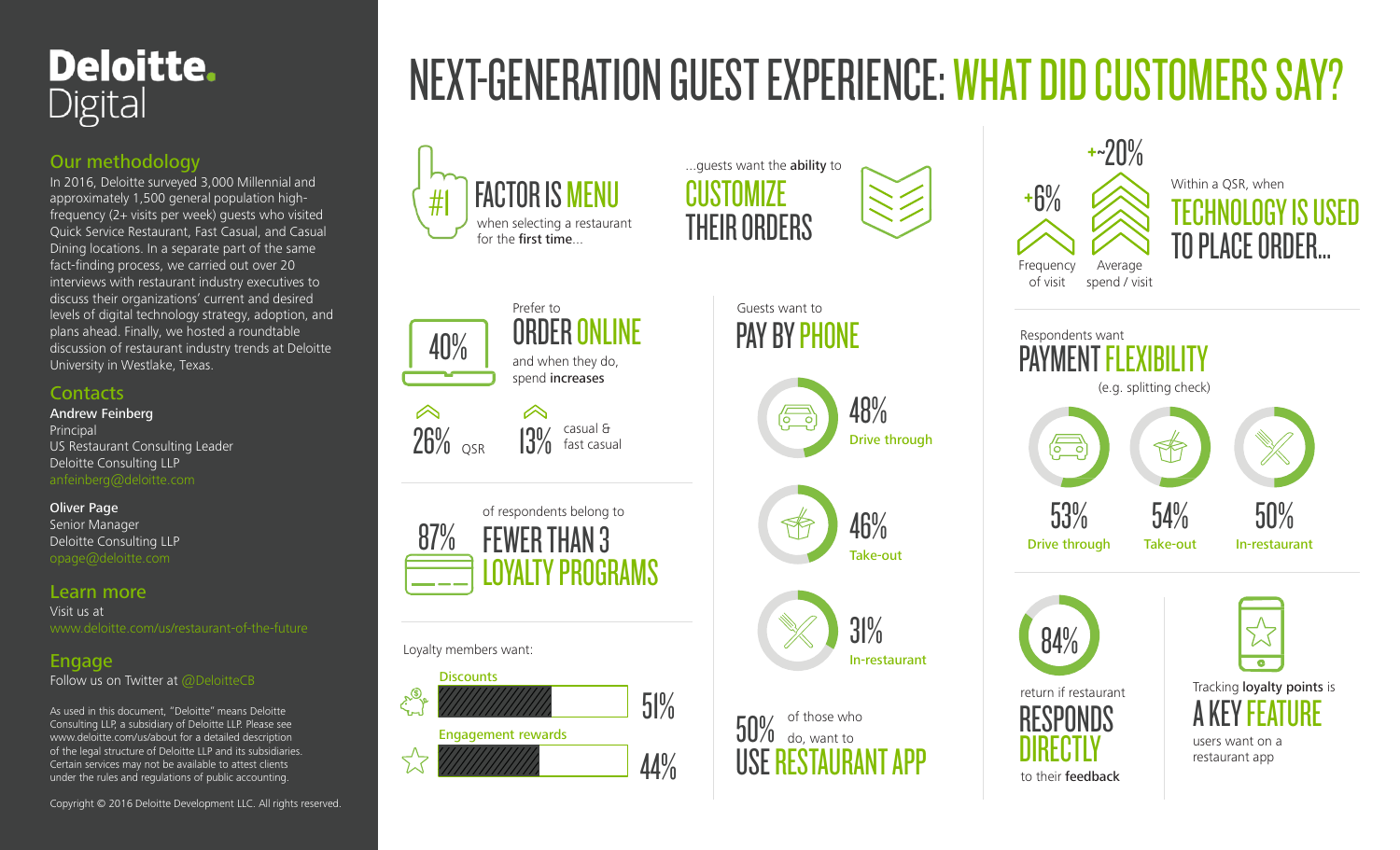# NEXT-GENERATION GUEST EXPERIENCE: A FULLY INTEGRATED APPROACH

- Guest views restaurant websites to review menu, price, location
- Consults third party sites
- Selects a restaurant
- Guest determines what to order / how to customize
- Places order online / on an app or in-restaurant
- Guest determines how he / she would like to pay for meal
- Pays bill and may opt to split with friend
- Guest waits for meal
- Looks for something to do to occupy him / herself
- ${\sf ENTICE}$   $\begin{array}{lcl} & \to & \cong & \oplus & \oplus \end{array}$  angage  $\begin{array}{lcl} & \searrow & \otimes & \oplus & \oplus & \oplus & \oplus \end{array}$ 
	- Guest has finished meal
	- Reviews new loyalty points
	- Engages social media
	- Provides feedback
	- Determines if he / she will return











#### Restaurant capabilities for the next-generation guest experience

- Integrated menu, pricing & location (on app / website)
- Search engine optimization
- Third party collaboration (e.g., restaurant review sites)
- Menu customization
- Technology enabled personalization
- Digital ordering & paying (e.g., app, website, kiosk)
- Mobile & flexible payment options
- Data collection
- Wait time management platforms
- Experiential offerings during wait time
- Loyalty programs with customized offers
- Analytics & communication platforms
- Social